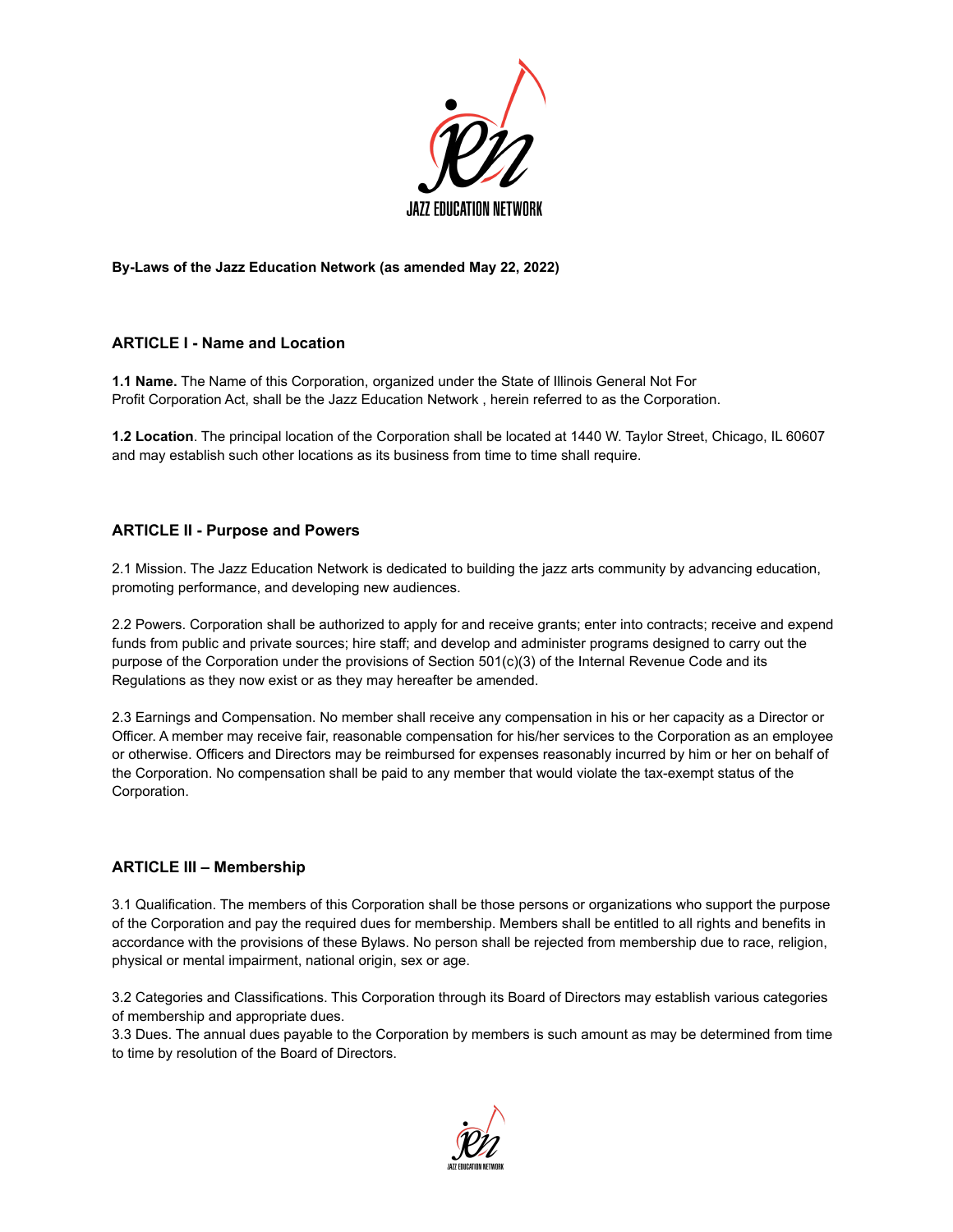3.4 Voting. Each member in a voting eligible membership category and in good standing shall be entitled to a single vote on such matters as: the election of the Board; ratify amendments to the Bylaws as per Article VIII, Section 8.1; proposal of a merger or dissolution; the sale of major assets of the Corporation or other issues submitted to a vote of the membership. Each Corporate, Institutional, or Chapter Network Member shall designate one representative to vote on any matters submitted to the general membership. Voting may be held by paper or electronic ballot.

3.5 Transfer. Membership in this Corporation is non-transferable and non assignable.

3.6 Termination. Membership will be terminated in this Corporation upon the occurrence of any of the following events:

(a) Receipt by the Corporation of written resignation of a member, executed by the member or an attorney-in-fact duly authorized.

- (b) Death of a member.
- (c) The failure of a member to pay dues on or before the due date.
- (d) Failure of a member to retain qualifications for membership as herein described.

## **ARTICLE IV – Board of Directors**

4.1 Responsibilities of the Board of Directors. The Board of Directors shall be responsible for the welfare of the Corporation and shall manage the property, affairs and business of the Corporation. It shall make such rules and regulations not inconsistent with the laws of the United States of America or the State of Illinois.

4.2 Number and Election of Directors. Members of the Board of Directors, are elected by the membership.

(a) The number of elected Directors shall be no more than twenty-five (25). The Officers of the corporation shall serve as Directors throughout their terms of office.

(b) All Past Presidents shall together constitute the Advisory Council of Past Presidents. The Past Presidents shall elect one representative to serve as a Director with voice and vote.

(c) The Directors shall be elected by the membership from names submitted by the Board of Directors Nominating Committee to the membership. (b).

(d) Directors shall hold office for a three (3) year term, to begin July 1 and end June 30, with approximately one-third of the Board being elected each year. Except as provided below, no voting Director may serve more than three (3) consecutive terms. Upon completion of three consecutive terms a former Director may again be nominated and elected to the Board of Directors only after an absence of a minimum of 2 terms (6 years).

4.3 Vacancies. Any vacancy occurring on the Board of Directors caused by death, resignation or removal of an elected Director or Directors may be filled with a majority vote of the Directors. The Director(s) so elected shall hold office and serve until the election of his/her successor. The partial term served by a Director so elected shall not be counted for the purposes of the limitation on terms contained in Article IV, Section 4.2(d).

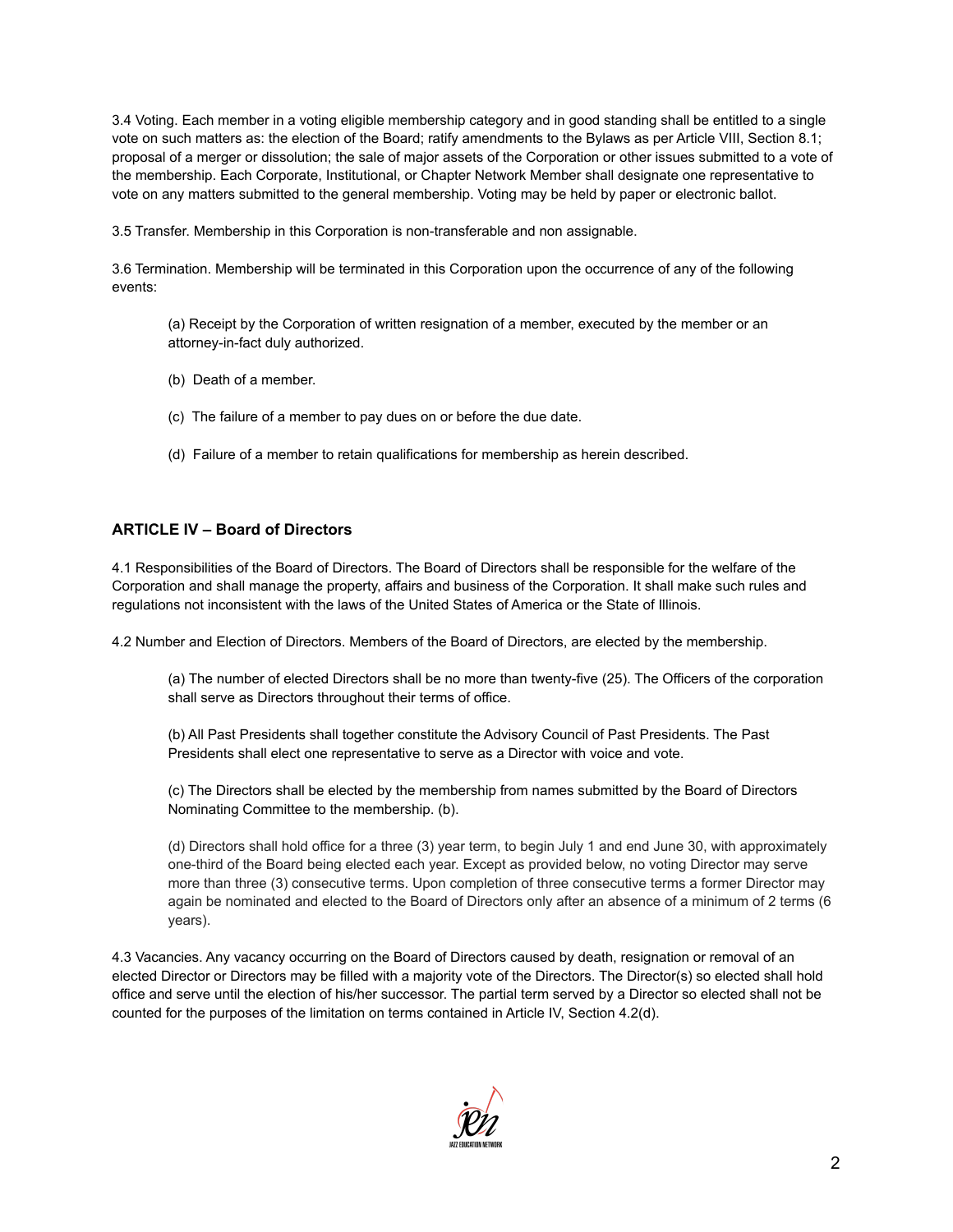4.4 Qualification for Board of Directors. The qualification for being nominated, elected and remaining as a Director of this Corporation is that each Director must be a member in good standing in a Board service eligible membership category of this Corporation. A member in good standing is one who has paid his/her dues.

4.5 Powers and Duties.

(a) The Board of Directors shall determine the general policies for the operation and control of the Corporation and its various activities. It shall endeavor to acquire funds for the operation, maintenance and repair of any property of the Corporation, and for the conduct of the activities of the Corporation. It shall consider and adopt an annual budget.

(b) The Board of Directors shall have direction of all funds held for the benefit of the Corporation. They shall have full and complete power, in the name of the Corporation, to convey, sell, assign, transfer, lease, mortgage, pledge, exchange, or otherwise dispose of any real or personal property of the Corporation, and to borrow money for its corporate purposes at such rates of interest as said Board may determine to be reasonable. They shall also have the power and right to authorize the Officers of the Corporation to execute, acknowledge, and deliver conveyances, deeds, leases, notes, trust deeds, mortgages, contracts and other instruments for the purpose of effectuating the purposes of this Corporation.

4.6 Removal. Any Director (member of the Board) may be removed from his or her office with or without cause, by a two-thirds vote cast by the Board at a meeting at which a quorum is present. Any Officer proposed to be removed shall be entitled to at least thirty (30) days prior written notice of the meeting of the Board of Directors, and the proposed action to remove said Director at which such removal is to be voted upon, and shall be entitled to appear, with or without counsel, before and be heard by the Board of Directors at such meeting.

4.7 Place of Directors' Meetings. Meetings of the Board of Directors, regular or special, shall be held at such location as the Executive Committee designates.

4.8 Regular Meetings.

(a) Time of regular meetings of the Board of Directors shall be determined by the President. The Corporation shall give not less than thirty (30) days notice of any regular meeting.

(b) A majority of the members of the Board of Directors in good standing shall constitute a quorum for the transaction of any business of the Corporation. (c) Board members may not be represented by proxy.

4.9

4.10 SpecialMeetings.

(a) Notice by the Corporation stating the time, date, and place of any special meeting of the Board of Directors will be delivered to each Director not less than fourteen (14) before the date of the meeting. Such notice shall state the business to be transacted.

(b) A special meeting of the Board of Directors may be called by either the President, the entire Executive Committee, or ten (10) members in good standing of the Board of Directors.

## **ARTICLE V – Officers of the Corporation**

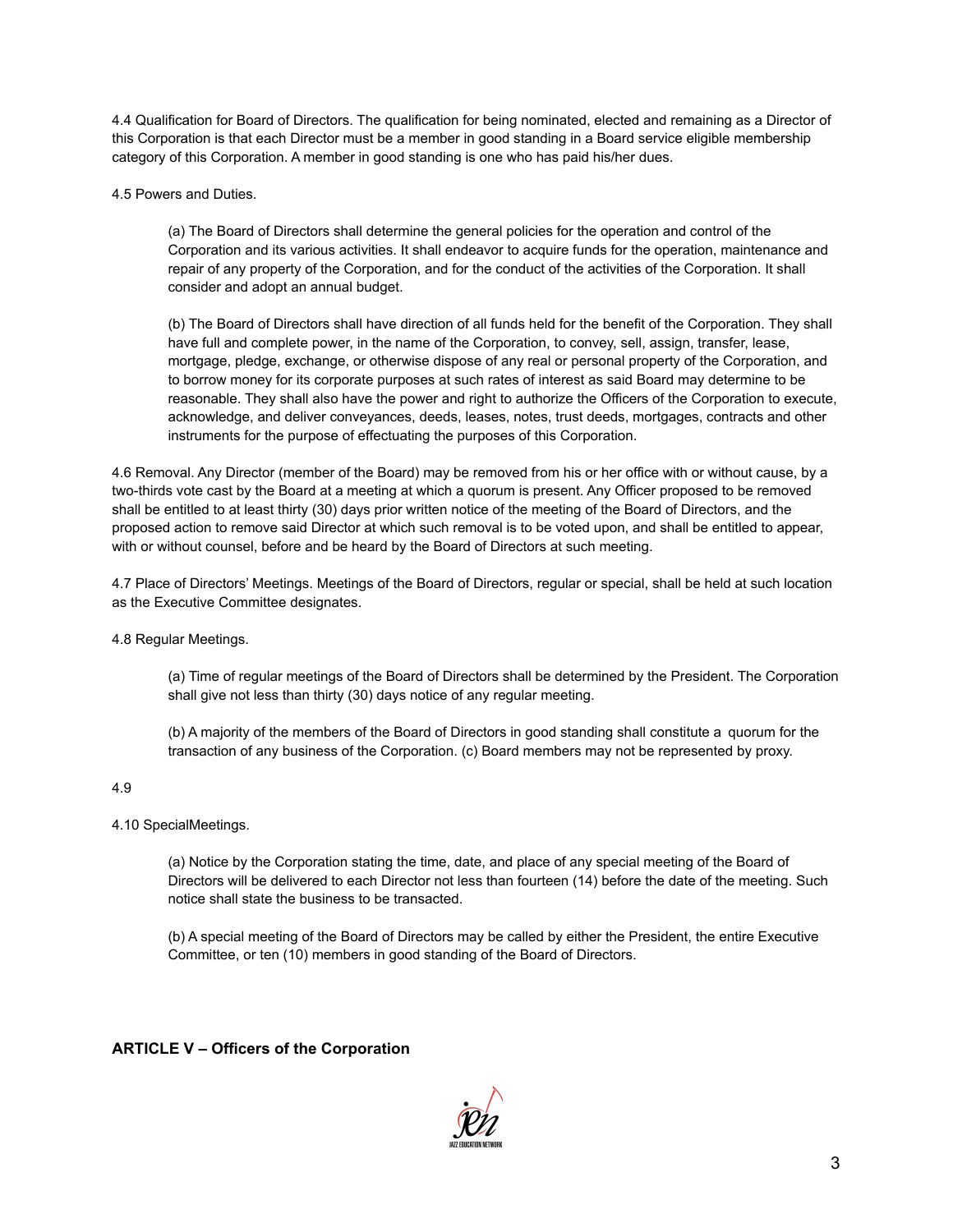5.1 Number of Officers. The Officers of the Corporation shall be the President, President-elect, Vice- President, Secretary, Treasurer, and Immediate Past President, or others to be determined by the Board of Directors. To serve as an Officer, one must be a member in good standing of the Corporation and except for the initial officers of the Corporation elected at inception, be a current member of the Board who has served at least one (1) complete year as a member of the Board of Directors. In addition to the duties specified below, the Officers shall perform all duties normally incident to their respective offices, subject to the supervision and control of the Board of Directors, and shall perform such other duties as may be assigned to them from time to time by the Board of Directors.

5.2 Election. Officers shall be elected by the Board of Directors from names submitted by the Officer Nominating Committee as described in 5.2(c).

- (a) Each officer shall hold office for a two (2) year term.
- (b) No officer may hold any single officer position for more than two terms.
- (c) Except by majority vote of the Board of Directors, no officer may hold the following officer positions in any combination for more than two consecutive terms: Secretary, Treasurer, Vice-President.

5.3 Vacancies. Any vacancy of an Officer caused by death, resignation, disqualification, removal, or other cause, may be filled with a majority vote of the Board of Directors. The Officer so elected shall hold office and serve the remainder of the term created by the vacancy. The partial term served by an Officer so elected shall not be counted for the purposes of the limitation on terms contained in Article IV, Section 5.2.

5.4 Duties of the Officers.

(a) President. The President shall preside at all official meetings of the Board of Directors, Executive Committee, and membership. The President shall have, and exercise general charge and supervision of the affairs of the Corporation. The President may sign legal documents on behalf of the corporation as prudent and required. In addition, the President shall perform such other duties as the Board of Directors may designate. Upon request by the Board of Directors, the President shall issue annual reports of his/her activities to the Board of Directors and the general membership.

(b) President-elect. At the request of the President, or in his/her absence or disability, the President- elect shall perform the duties and exercise the powers of the President, including the signing of legal documents on behalf of the corporation as prudent and required in the absence of the President. The President-elect shall supervise and coordinate the activities of all Standing Committees. Upon request by the Board of Directors, the President-elect shall issue annual reports of his/her activities to the Board of Directors and the general membership.

(c) Vice-President. The Vice-President shall perform such duties as the Board of Directors and/or the President may designate.

(d) Secretary. The Secretary shall attend and keep the minutes of official meetings of the Board of Directors, Executive Committee and members of the Corporation. The Secretary may sign legal documents on behalf of the Corporation as required. In addition, the Secretary shall perform such other duties as the Board of Directors and/or the President may designate.

(e) Treasurer. The Treasurer shall oversee all funds, property, and securities of the Corporation, subject to such regulations as may be imposed by the Board of Directors. He/she shall keep full and accurate accounts of all moneys and obligations received and paid or incurred for or on account of the Corporation, and shall exhibit such books at all reasonable times upon reasonable request to any Director (or member) or agent or

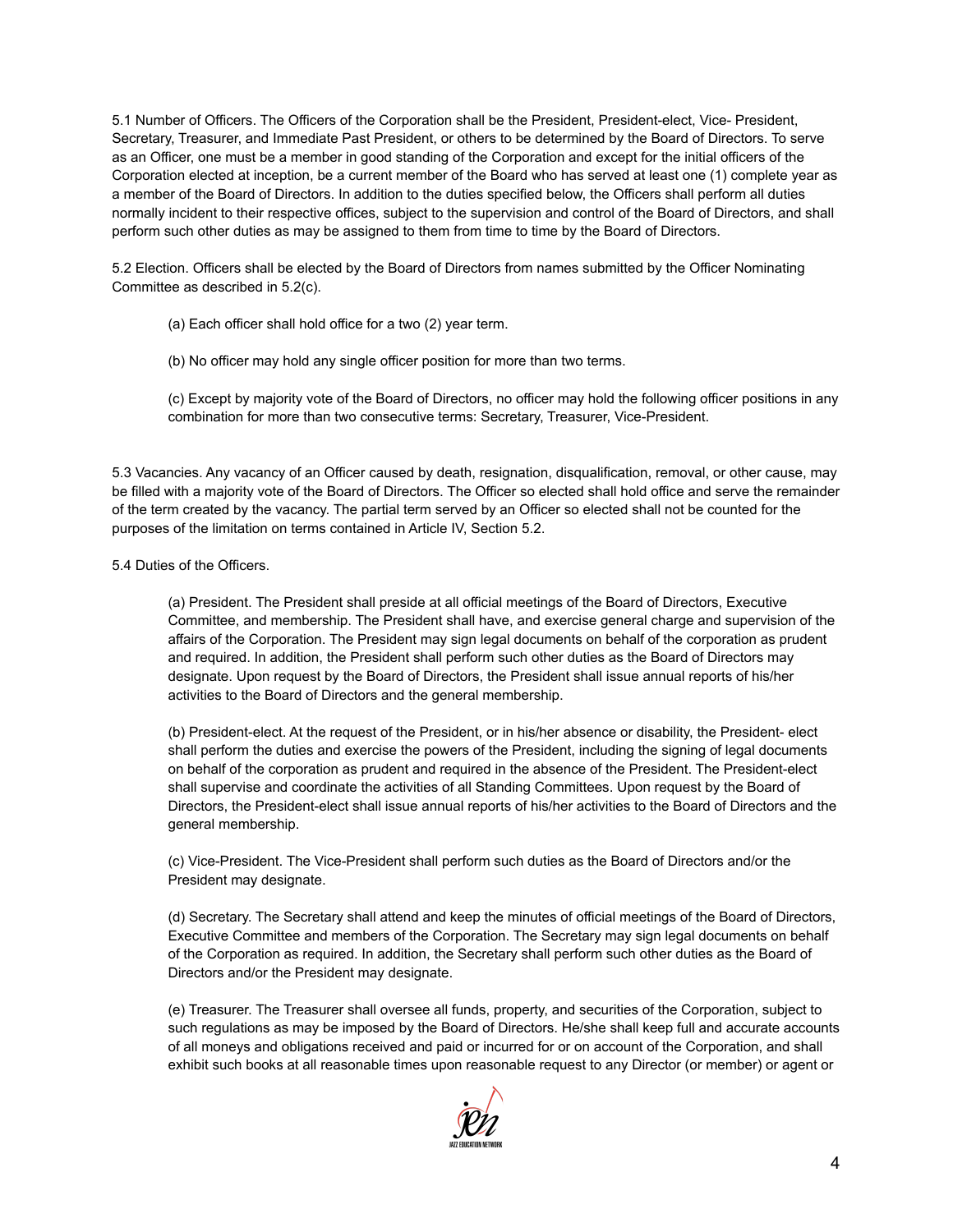attorney thereof, at the offices of the Corporation or wherever such books and records are commonly maintained on behalf of the Corporation. The Treasurer may sign legal documents on behalf of the Corporation as required. In addition, the Treasurer shall perform such duties as the Board of Directors and/or the President may designate. The Treasurer shall issue a Treasurer's Report as appropriate at all regular meetings of the Board of Directors.

(f) Immediate Past President. The Immediate Past President shall supervise and coordinate the activities of the Advisory Council of Past Presidents. In addition the Immediate Past President shall perform such duties as the Board of Directors and/or the President may designate. Upon request by the Board of Directors, the Immediate Past President shall issue annual reports of his/her activities to the Board of Directors and the general membership.

5.5 Removal. Any Officer may be removed from his or her office with or without cause, by a two-thirds vote cast by the Board at a meeting at which a quorum is present. Any Officer proposed to be removed shall be entitled to at least thirty (30) days prior written notice of the meeting of the Board of Directors and the proposed action to remove said officer at which such removal is to be voted upon, and shall be entitled to appear, with or without counsel, before and be heard by the Board of Directors at such meeting.

#### 5.6 Appointees.

(a) The Board of Directors and/or the President may, by resolution, letter, or by committee appointment, appoint individuals to perform various tasks or serve in various capacities as specifically set forth in such resolution or letter.

(b) In order to carry out the purpose and activities of the Corporation, such individuals so appointed shall receive no compensation. However, they may be reimbursed for expenses actually and reasonably incurred in the course of such appointments.

5.7 Executive Director. The Board of Directors may employ, at such compensation and at such time as it deems appropriate, an Executive Director, or additional staff.

### **ARTICLE VI – Committees**

6.1 Executive Committee Membership. The Executive Committee shall consist of the President, President- elect, Vice President, Secretary, Treasurer, and Immediate Past President with voice and vote. The Executive Director will serve on this committee as an ex officio member with voice, no vote.

(a) Authority. The Executive Committee shall have and exercise all of the authority of the Board of Directors in the management of the Corporation during the intervals between regular meetings of the Board. The Executive Committee shall not relieve the Board of Directors, or any member thereof, of any responsibility imposed by law upon it, him, or her. The President of the Corporation shall be the chairman of the Executive Committee and shall call regular meetings of the Executive Committee.

(b) Quorum and Voting. At any Executive Committee meeting, four (4) of its members shall be necessary to constitute a quorum for any purpose; and the action of a majority of the members present at any meeting of the Executive Committee at which there is a quorum shall be the action of the full Executive Committee.

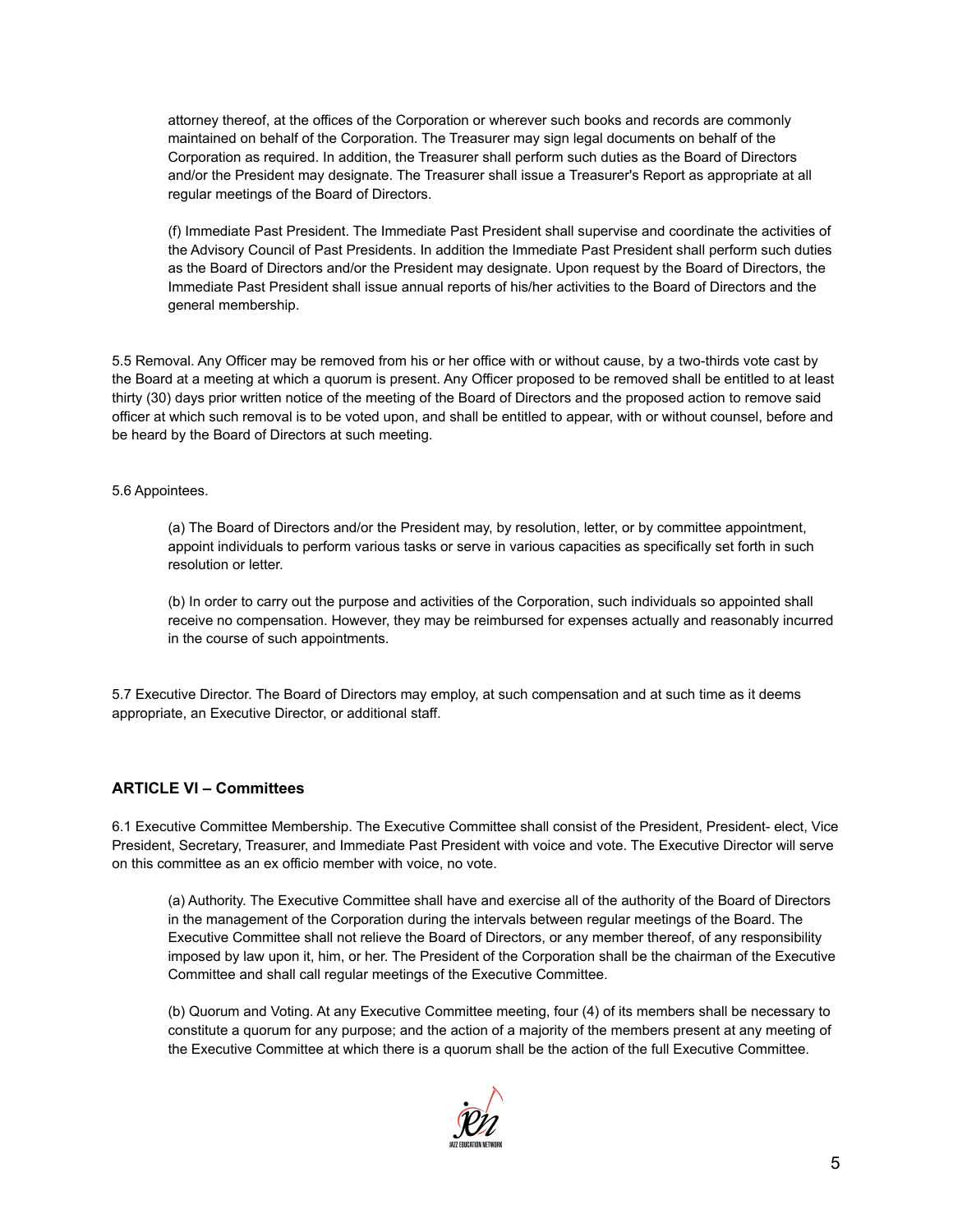(c) Limited Authority. The Executive Committee shall not have authority as to any of the following: The filling of vacancies on the Board of Directors or on the Executive Committee; The amendment or repeal of these Bylaws or the adoption of new Bylaws; and The amendment or repeal of any resolution of the Board.

6.2 Standing and Special Committees. The Board of Directors and/or the President shall have the power to establish and appoint standing, special or ad hoc committees, including the Committee Chair thereof, as may be deemed necessary or expedient for properly conducting the affairs of the Corporation, and may vest such committees with such powers as he or she may deem advisable. Special committees shall serve until the purpose(s) for which they were created has been accomplished. All committees shall be subject to the control, direction and supervision of the President-elect and shall make reports from time to time to the Board of Directors as requested.

(a) Nominating Committee. The President shall select a Nominating Committee consisting of not less than five (5) nor more than nine (9) members from the Board of Directors. Members of the Nominating Committee must have completed at least one full year of Board Service at the time of their selection to the Nominating Committee. The Nominating Committee will include the President, the President-elect and at least one (1) additional voting member of the Executive Committee. The functions of the Board of Directors Nominating Committee shall be to select a slate of candidates to fill the vacancies of the Board of Directors. The slate of candidates shall be selected from nominations received from members in good standing. The Secretary shall certify the names and qualifications of the candidates. The slate of candidates for Board of Directors shall then be submitted to the membership at large for vote with each member having one vote.

Upon completion of the Board of Directors election, the Nomination Committee shall select a slate of candidates to fill the vacancies of the Officers. The candidates shall be selected from all eligible members of the Board of Directors, past and present. Names and qualifications of all nominees will be certified prior to being included on the slate. The slate of candidates for Officers of the Corporation shall then be submitted to the Board of Directors for vote with each current Director having one vote. The Officers will be elected by a majority vote.

(b) Finance Committee. The Treasurer shall select from among the Board of Directors a Finance Committee consisting of not less than five (5) nor more than nine (9) members, the Treasurer being the chair.

(c) Audit Committee. The President shall select from among the Board of Directors an Audit Committee consisting of not less than three (3) nor more than five (5) members.

(d) Personnel Committee. The President shall select from among the Board of Directors a Personnel Committee consisting of not less than five (5) nor more than nine (9) members.

### 6.3 Committee Chairs and Members

(a) The Committee Chair shall be appointed by the President. Committee Chairs shall normally serve for a term of three (3) years with continued participation subject to review by the President. The maximum length of service as Committee Chair will be three consecutive terms (nine years) on a single committee. At the conclusion of a Committee Chair's final term, s/he is eligible to remain as a member of the Committee.

(b) Committee members shall be appointed by the Committee Chair and the President. Committee members shall normally serve for a term of three (3) years with continued participation subject to review by the Committee Chair.

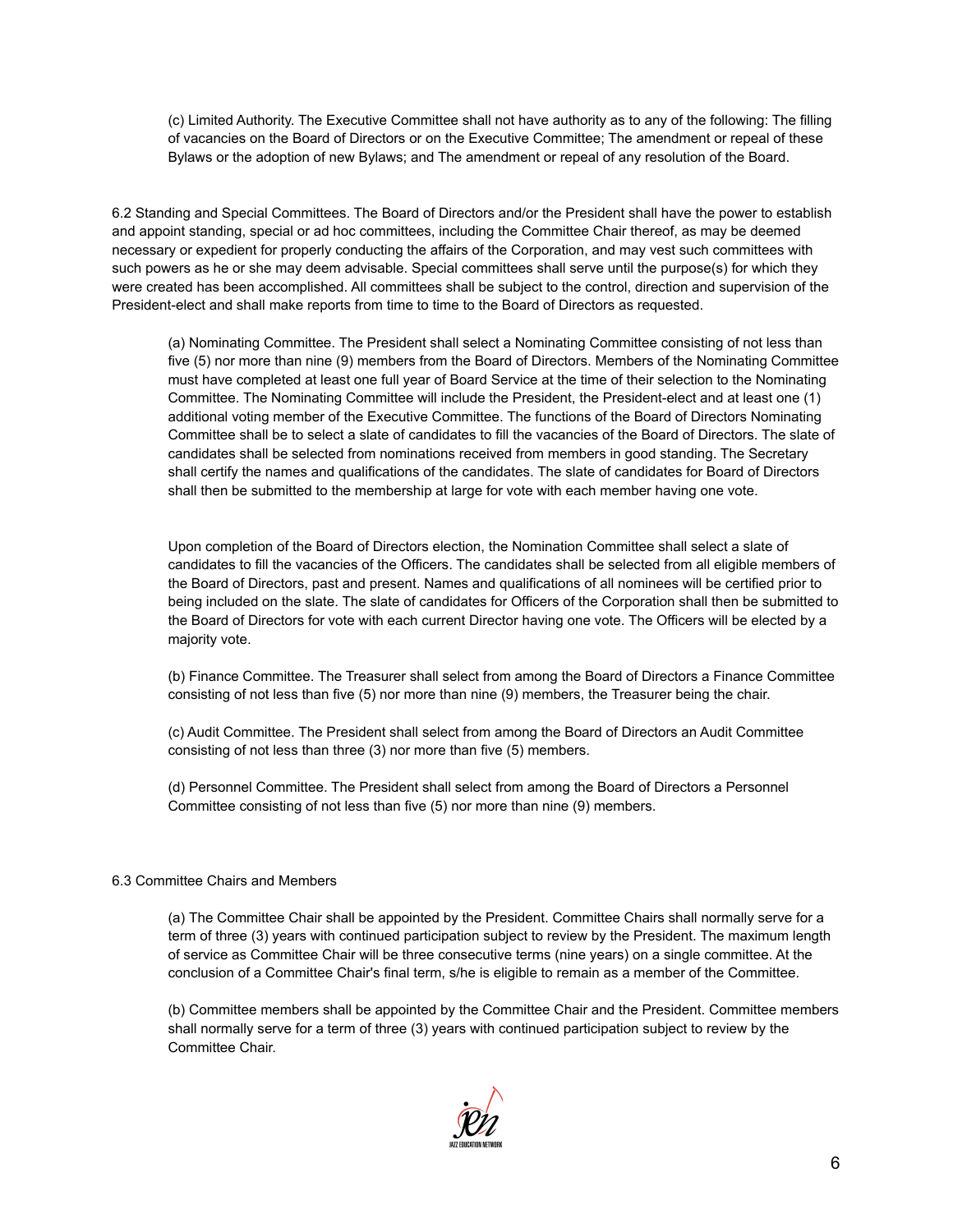6.4 Committee Rules and Procedure. On an annual basis, in consultation with the President–elect and approval of the Board of Directors, each Committee Chair shall establish rules of organization and procedure. Committee members are encouraged to submit suggestions for Committee organization, procedures, and/or goals to their Committee Chair. Each Committee will report to the Board of Directors at its regular meetings as deemed appropriate.

6.5 Advisory Committees. The Board of Directors and/or the President may establish one or more advisory committee(s). Such advisory committees shall aid the Officers of the Corporation in all matters designated by the Board of Directors and/or the President.

# **ARTICLE VII – Fiscal Year and Other Provisions**

7.1 Fiscal Year. The fiscal year of this Corporation shall be July 1 to June 30.

7.2 Execution of Documents. Except as otherwise provided by law, checks, drafts, promissory notes, orders for the payment of money, and other evidences of indebtedness of this Corporation shall be signed by the Treasurer, or any other person the Board shall designate, and may be countersigned by any of the other authorized officers of this Corporation. Contracts, leases, or other instruments approved by the Board of Directors may be executed in the name of and on behalf of the Corporation and shall be signed by the President or any other person the Board shall designate and may be countersigned by any of the other authorized officers of this Corporation.

7.3 Conflicts of Interest. The Board of Directors and Officers of the Corporation shall conduct its affairs under the provisions of Illinois State Law and shall abide by the JEN Conflict of Interest Policy (separate document).

7.4 Books and Records. This Corporation shall keep correct and complete books and records of account, and shall also keep minutes of the proceedings of its Members, Board of Directors, and Committees. The Corporation shall keep such books and records, including a record of the names and addresses of its Members entitled to vote, at its principal office.

7.5 Inspection of Books and Records. All books and records pertaining to the affairs of this Corporation shall be the property of the Corporation and may be inspected by any Member in good standing, or his or her agent or attorney, for any proper purpose, at the location where the books and records are kept, during regular office hours, upon reasonable request in writing. The President (or Executive Director) shall submit such reports to the Annual Meeting of the Members of the Corporation.

7.6 Independent Audit. The President or Treasurer shall present on behalf of the Board a Annual report, verified by a majority of the Directors and certified by an independent public or certified public accountant selected by the Board, showing in appropriate detail the following:

(a) The assets and liabilities, including any trust funds, of the Corporation as of the 12 month fiscal period.

(b) The principal changes in the Corporation's assets and liabilities, including trust funds, during such fiscal periods;

(c) The revenue and receipts of the Corporation, both unrestricted and restricted to particular purposes, during such fiscal period;The expenses and disbursements of the Corporation, for both general and restricted purposes, during such fiscal period, and;

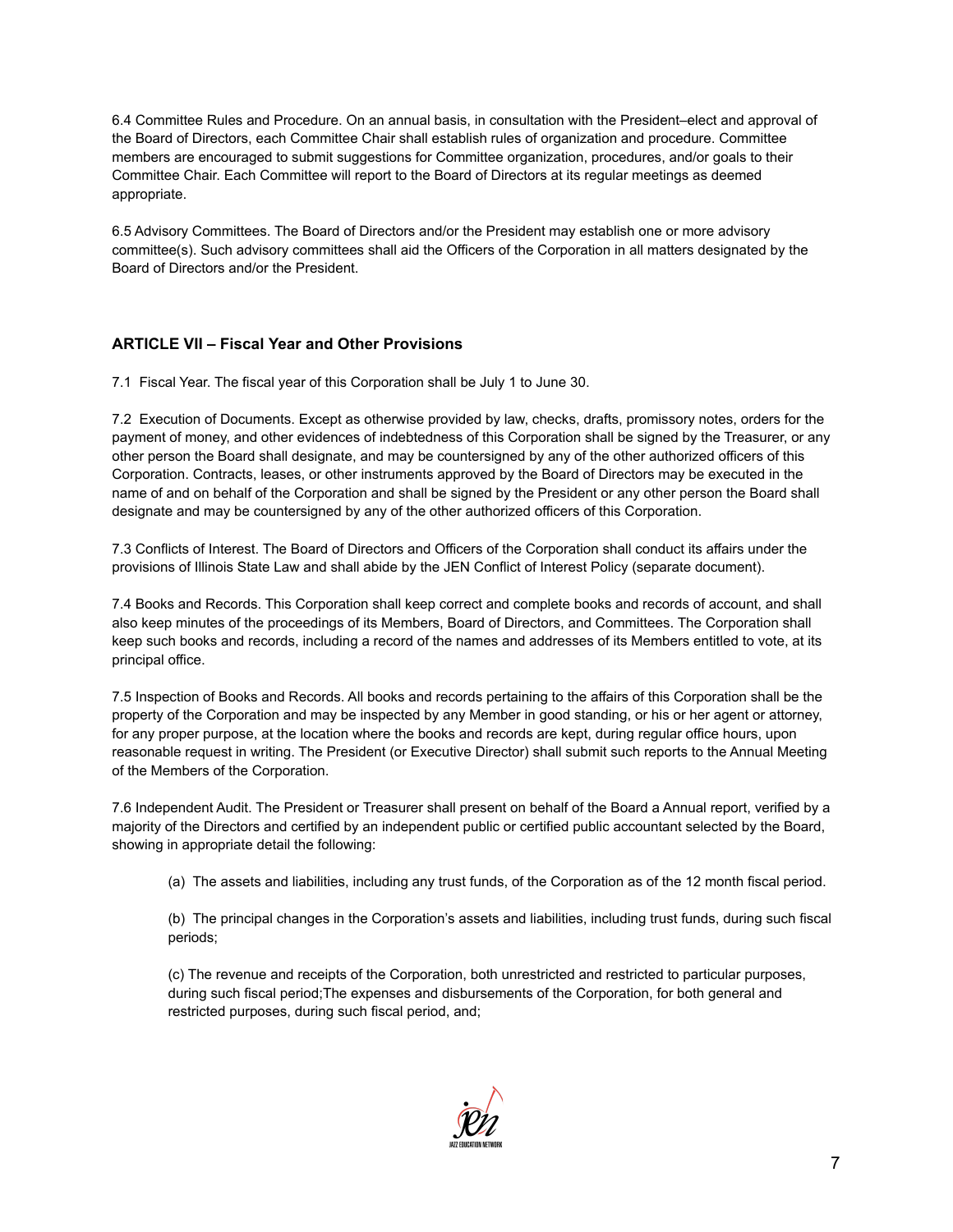(d) The number of Voting Members of the Corporation as of the date of the report, together with a statement of increase or decrease in such number during such fiscal period, and a statement of the place where the names and places of residence of the current Voting Members may be found.

7.7 Earnings of the Corporation. No part of the income of this Corporation shall inure to the benefit of, or be distributed to, its members, Directors, or Officers, except as provided for in article 2.3 above.

7.8 Democratic Rules of Order. The proceedings of all meetings of Members of this Association, its Board of Directors, the Executive Committee, and all other committees of this Corporation, shall be governed by the Democratic Rules of Order, except as otherwise provided for by the Board of Directors, these Bylaws, or the Law.

7.9 Loans to Management. This Corporation shall make no loans to any of its Directors, Officers, Employees, Agents or personnel.

# **ARTICLE VIII – Other Legal Provisions**

8.1 Modification of Bylaws. The power to alter, amend, or repeal these Bylaws, or to adopt new Bylaws, is vested in the Board of Directors and shall only be done so upon simple majority resolution. Bylaw changes may also be made by petition and proposal of a minimum of 100 members in good standing. Amendments properly submitted by Membership petition shall be considered and voted on by the membership. Approval and adoption shall be by a majority vote of the Members.

8.2 Dissolution. In the event of dissolution of the Corporation, the funds and assets of the Corporation, after payment of all obligations, shall be distributed to an organization which is qualified under Section 501(c)(3) which has purposes and objectives similar to the Corporation, with the approval of the membership as in Article III, Section 3.5.

8.3 Lobbying. The Corporation, nor any of its members, shall not on behalf of the Corporation participate or intervene in any political campaign on behalf of any candidate for any Federal, State or Local office, or commit a substantial part of the activities of the Corporation in the attempt to influence legislation.

8.4 Indemnification of Directors, Officers and Employees. Except for any action, suit or proceeding by or in the right of the Corporation, the Corporation shall indemnify any current or former Director, Officer, or Employee of the Corporation against expenses actually and necessarily incurred by such person in connection with the defense of any action, suit or proceeding in which such person was made a party by reason of having been a Director, Officer or Employee, except in relation to matters for which such person shall be judged to be liable for negligence or misconduct in the performance of his or her duties. The Corporation may also reimburse to any Director, Officer or Employee the reasonable cost of settlements of any such action, suit, or proceeding if it shall be found by a majority of the disinterested members of the Board of Directors that it was in the best interest of the Corporation that such settlement be made and that such Director, Officer or Employee was not guilty of negligence or misconduct in the performance of his duties.

8.5 Insurance for Indemnification. The Corporation shall have power to purchase and maintain insurance, in accordance with applicable law, to indemnify the Corporation for any obligation it incurs as a result of the indemnification of Directors and Officers under these Bylaws or the Law and to indemnify the Corporation's Directors and Officers.

8.6 Compensation of Employees. In order to carry out the purpose and activities of the Corporation such individuals as are deemed necessary may be employed by the Corporation, and each such individual may be paid such compensation for his/her services actually rendered in the course of such employment as may be fixed in such manner as provided by the Executive Director, President, and Treasurer of the Corporation.

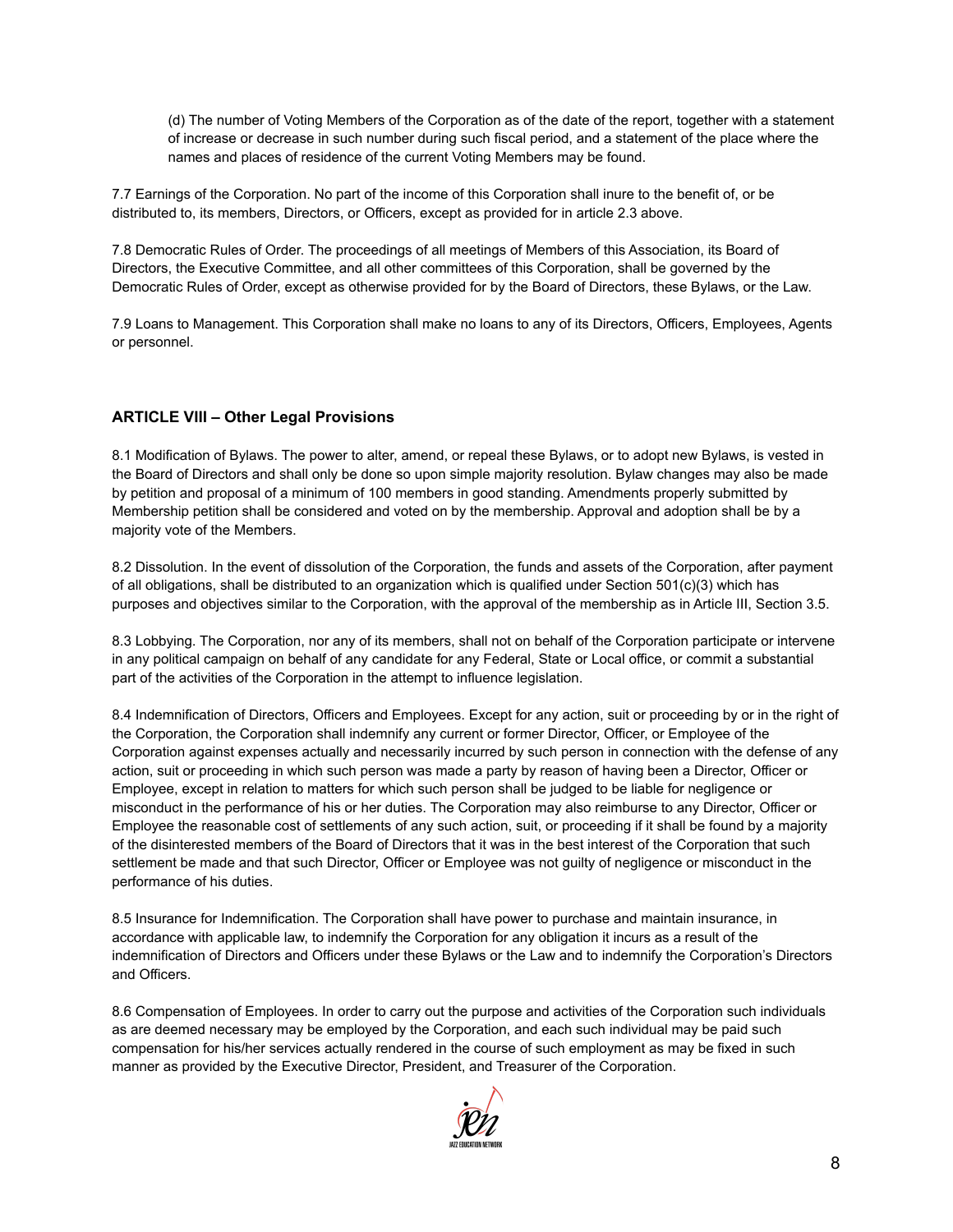### **Adoption of Bylaws**

Adopted by the action of the Incorporators on June 1, 2008 at Rosemont, Illinois, and as amended by committee and approved by the board on June 28, 2008. ATTEST by the Executive Committee: Mary Jo Papich, President; Dr. Lou Fischer, Vice-President; Julie Traenkenschuh, Secretary; and Bruce Silva, Treasurer.

Amended by approval of the Board of Directors, August 3-5, 2009. ATTEST by the Executive Committee: Mary Jo Papich, President; Dr. Lou Fischer, President-Elect; Jackie Harris, Secretary; John Clayton, Vice- President; and Andrew Surmani, Treasurer.

Amended by approval of the Board of Directors, August 3, 2010. ATTEST by the Executive Committee: Dr. Lou Fischer, President; Andrew Surmani, President-Elect; Jose Diaz, Secretary; John Clayton, Vice-President; Mary Jo Papich, Past-President and Rick Kessel, Treasurer.

Amended article 5.1 by approval of the Board of Directors, August 4, 2011. ATTEST by the Executive Committee: Dr. Lou Fischer, President; Andrew Surmani, President-Elect; Jose Diaz, Secretary; John Clayton, Vice President; Mary Jo Papich, Past-President; and Rick Kessel, Treasurer.

Amended article 4.2d by approval of the Board of Directors, August 8, 2013. ATTEST by the Executive Committee: Andrew Surmani, President; Dr. Lou Fischer, Immediate Past President; Bob Sinicrope, President- Elect; Monika Herzig, Secretary; Caleb Chapman, Vice President; and Rick Kessel, Treasurer.

Amended article 6.2 by approval of the Board of Directors, January 5, 2016. ATTEST by the Executive Committee: Bob Sinicrope, President; Andrew Surmani, Immediate Past President; Caleb Chapman, President- Elect; Monika Herzig, Secretary; Bob Breithaupt, Vice President; and Tim Fellow, Treasurer.

Amended article 7.3 by approval of the Board of Directors, August 7, 2016. ATTEST by the Executive Committee: Caleb Chapman, President; Bob Sinicrope, Immediate Past President; Todd Stoll, President- Elect; Sharon Burch, Secretary; Bob Breithaupt, Vice President; and Tim Fellow, Treasurer.

Amended article 7.8 by approval of the Board of Directors, August 7, 2016. ATTEST by the Executive Committee: Caleb Chapman, President; Bob Sinicrope, Immediate Past President; Todd Stoll, President- Elect; Sharon Burch, Secretary; Bob Breithaupt, Vice President; and Tim Fellow, Treasurer.

Amended article 1.2 by approval of the Board of Directors, August 9, 2017. ATTEST by the Executive Committee: Caleb Chapman, President; Bob Sinicrope, Immediate Past President; Todd Stoll, President- Elect; Mary Jo Papich, Interim Secretary; Bob Breithaupt, Vice President; and Tim Fellow, Treasurer.

Amended article 3.3 by approval of the Board of Directors, August 9, 2017. ATTEST by the Executive Committee: Caleb Chapman, President; Bob Sinicrope, Immediate Past President; Todd Stoll, President- Elect; Mary Jo Papich, Interim Secretary; Bob Breithaupt, Vice President; and Tim Fellow, Treasurer.

Amended article 3.5 by approval of the Board of Directors, August 9, 2017. ATTEST by the Executive Committee: Caleb Chapman, President; Bob Sinicrope, Immediate Past President; Todd Stoll, President- Elect; Mary Jo Papich, Interim Secretary; Bob Breithaupt, Vice President; and Tim Fellow, Treasurer.

Amended articles 4.2(d) by approval of the Board of Directors, May 14, 2022. ATTEST by the Executive Committee: Sean Jones, President; Todd Stoll, Immediate Past President; Lonnie Davis, President Elect; Ashley Shabankareh, Vice President; David Kauffman, Secretary; Dustin Rohrer, Treasurer.